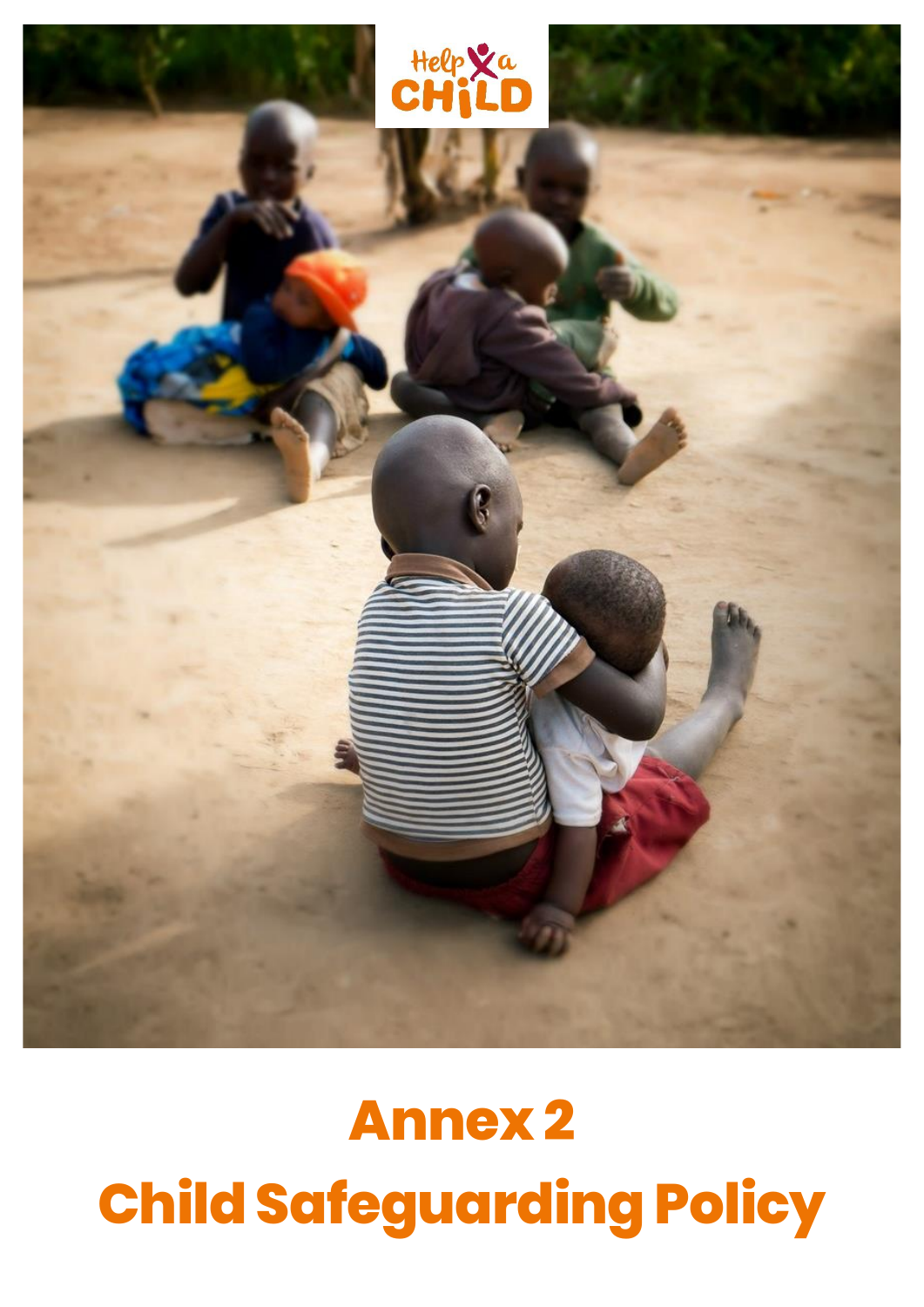# **Contents**

**X** 

| 1.1 |  |
|-----|--|
| 1.2 |  |
| 1.3 |  |
|     |  |
| 2.1 |  |
| 2.2 |  |
| 2.3 |  |
| 2.4 |  |
| 2.5 |  |
|     |  |
| 3.1 |  |
| 3.2 |  |
|     |  |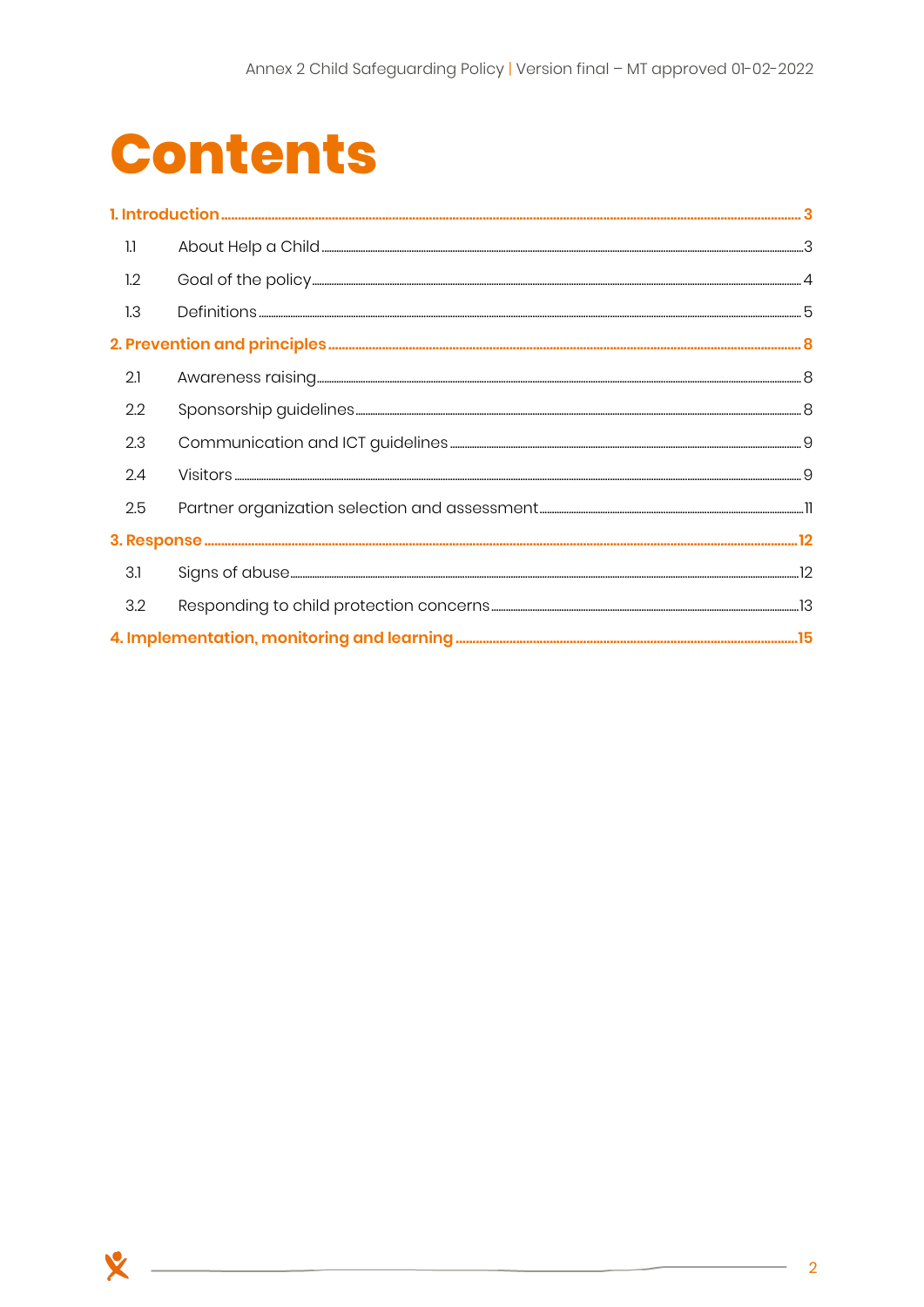# <span id="page-2-0"></span>**1. Introduction**

## <span id="page-2-1"></span>1.1 About Help a Child

Since 1968 Help a Child has been involved in addressing the needs of vulnerable children in Asia and Africa. Initially this was mainly done in the context of residential homes, but later also in the family context. The past years the focus has been on the empowerment of children, their families and communities to provide for a safe and caring environment with opportunities for the future.

Based on its beliefs and world view, Help a Child has defined its vision as follows:

As a Christian non-profit organization Help a Child wants every child – regardless of their social, political, religious, ethnic or economic background – to have a life in dignity, with love and with a promising future.

The vision describes the structural change to be effected in the lives of the selected target group. It is an impact that is based on the biblical world view that Jesus came to the world to allow fullness of life for every human being. The mission has been defined as follows:

Help a Child provides a future for children in need, their family, and their entire community.

We support children and families in need, because we follow Jesus Christ, who showed us God's love for mankind. The Bible teaches us to pass on God's love, to be merciful, to bring justice, to reconcile and to be good stewards. These Christian principles inspire us to give our best in all circumstances. Our corporate values are:

## We value every child

We believe that every child is a unique gift from God, made in His image. We include all children, no matter their background, religion or abilities.

## We empower people

We encourage children, youth, and adults to use their God-given abilities. We strengthen community structures and mobilize local resources.

#### We are faithful

We are trustworthy and accountable to the ones we support and the ones supporting us. We use our resources wisely, effectively, and efficiently.

#### We embrace partnership

We work with others based on equality and respect. We are loyal and honest and expect the same from our partners.

#### We learn and adjust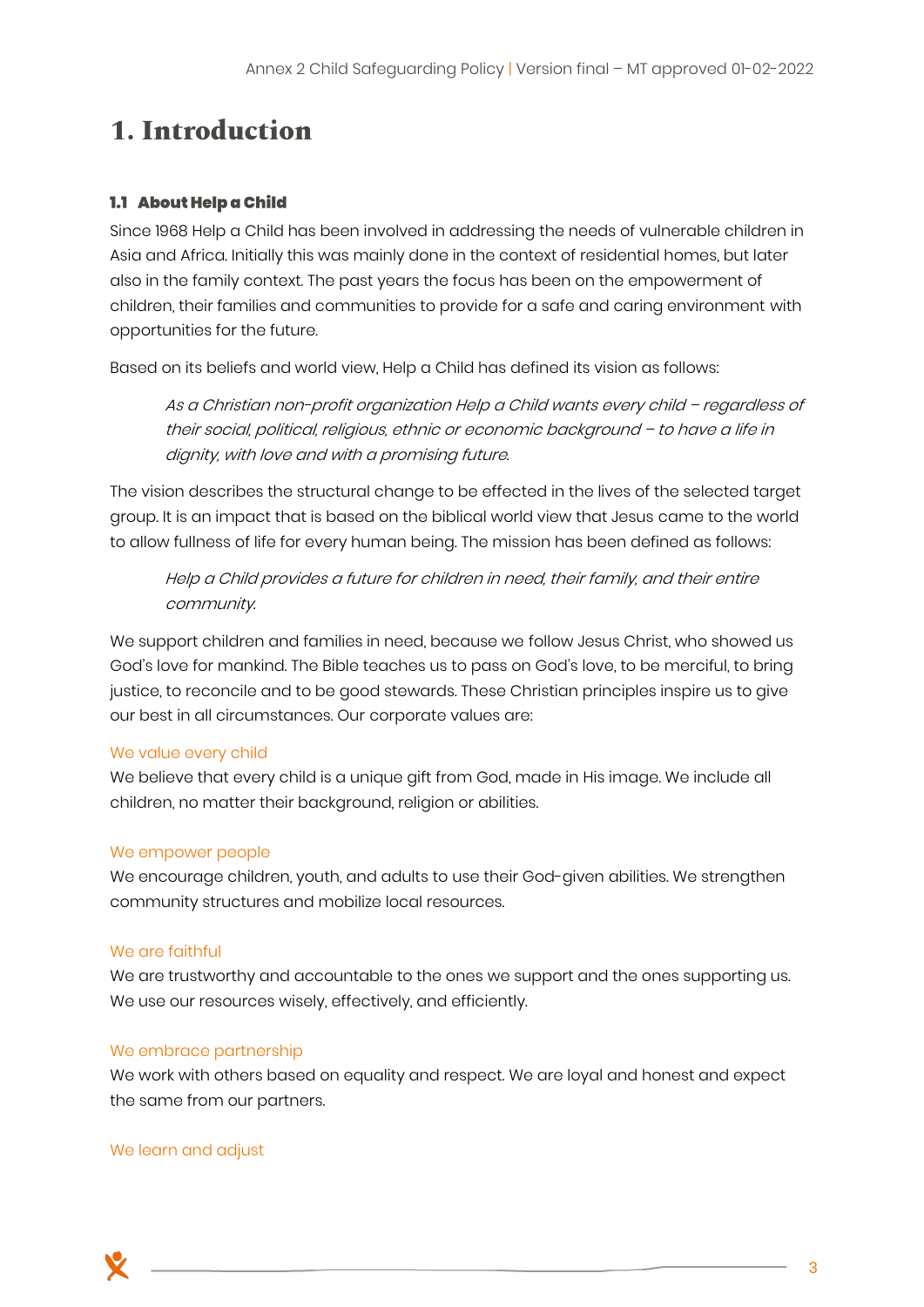We are open-minded and eager to learn. We appreciate feedback and we learn from our mistakes.

Help a Child believes that all forms of abuse and exploitation suffered by children are unacceptable. Working for vulnerable children Help a Child considers child protection the heart of our mandate. We are motivated and inspired by the Biblical mandate shown through the life and ministry of Jesus regarding the value of children. He gave an example using the metaphor of the humility of the child as a requirement for adults to enter the Kingdom of God (Matthew 18). And He clearly showed His disciples not to hinder the children from being brought to Him.

From a Biblical perspective Help a Child strives to make the signs of God's coming Kingdom visible in this world, and recognizes that we live in a broken world full of poverty and injustice. This means that children need to be protected from harm and supported in an enabling environment in which children can develop holistically. We believe all children have equal rights to be protected including those who are disabled, who are from minority ethnic/faith groups, and regardless of gender, sexuality, culture.

Next to our biblical motivation, we acknowledge the protection of children is a human right issue. This policy is therefore based on the UN Convention on the rights of the child. To align with internationally recognized standards and good practice Help a Child has become an associate member of the Keeping Children Safe alliance and is committed to meet Keeping Children Safe standards for child protection ( $\hspace{2cm}$ ).

## <span id="page-3-0"></span>1.2 Goal of the policy

We believe that all organizations working with children, either directly or indirectly, are responsible for protecting children from harm and abuse. This Child Safeguarding Policy is the declaration of Help a Child's commitment to the protection of children from exploitation abuse. It explains what Help a Child means by 'exploitation' and 'abuse' and adds some specific means of prevention, rules, and response and monitoring aspects related to child safeguarding to the Integrity Policy as a whole.

This Child Safeguarding Policy constitutes annex 2 of the Help a Child Integrity Policy and it is designed to provide guidance to:

- understand the importance of child protection
- ensure a safe environment for children is created through preventative measures
- ensure compliance under legal and policy obligations
- provide guidance on child protection issues and good practice

This policy is not meant to be an answer for child protection concerns whereby the possible perpetrator nor a staff or representative of Help a Child is, nor a staff or volunteer from the partner organization. Although the impact for the child may still be very severe, and an adequate response will be required, this will not be part of this Child Safeguarding Policy.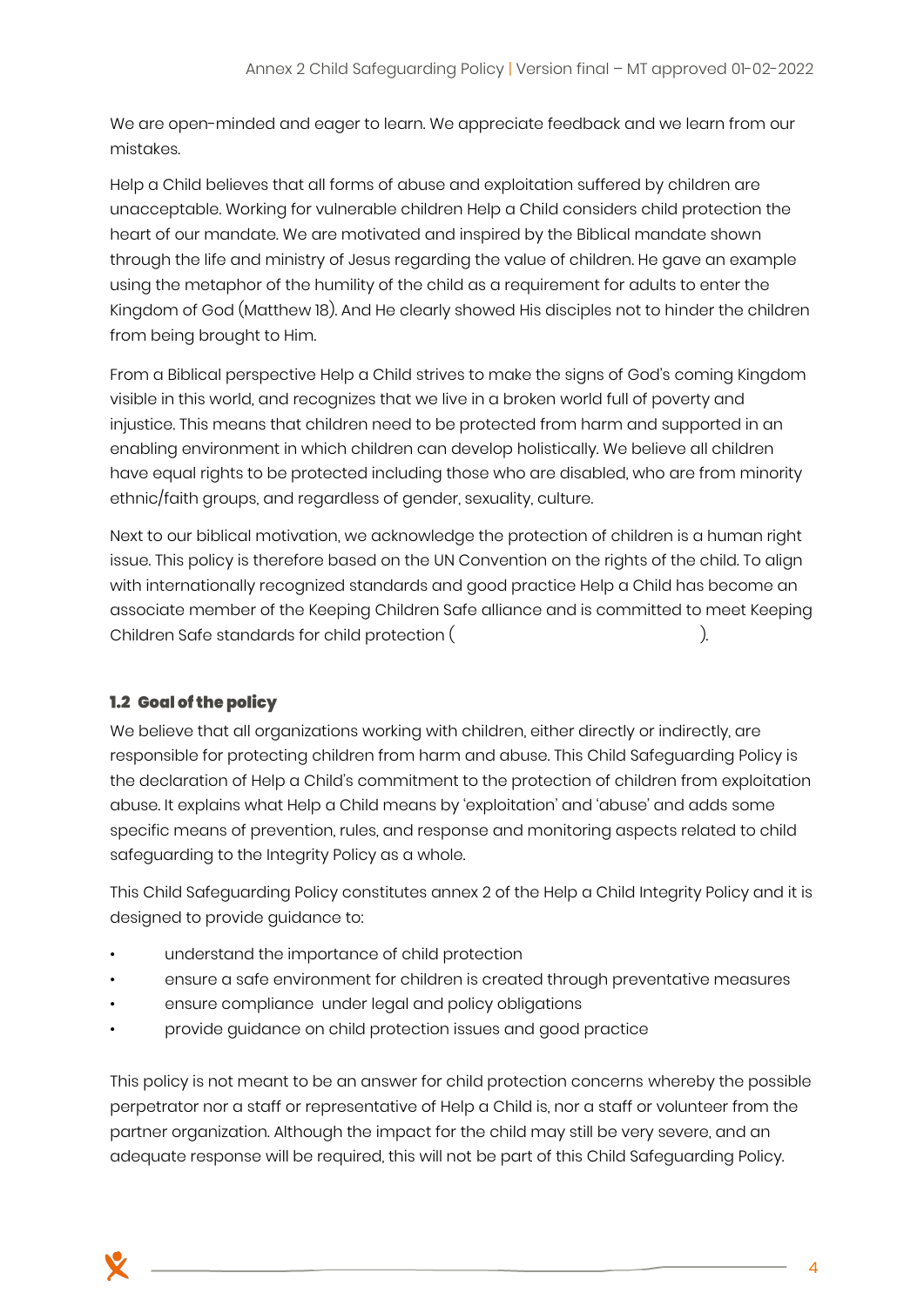However, Help a Child will try all possible through its Community Child Protection program to ensure protection of all children in the communities it is working in.

### <span id="page-4-0"></span>**1.3 Definitions**

In order to ensure safety for children, it is important to define exactly what we are talking about in this policy. Help a Child is following the definitions as being used globally, and as defined by the UN Convention of the Rights of the Child and the World Health Organization.

**A child** is every human being below the age of 18 years unless under the law applicable under the child majority is attained earlier.<sup>1</sup>

**Child abuse** or maltreatment constitutes all forms of physical and/or emotional illtreatment, sexual abuse, neglect or negligent treatment or commercial or other exploitation, resulting in actual or potential harm to the child's health, survival, development or dignity in the context of a relationship of responsibility, trust or power.<sup>2</sup>

**Physical abuse** of a child is that which results in actual or potential physical harm from an interaction or lack of an interaction, which is reasonably within the control of a parent or person in a position of responsibility, power or trust. There may be a single or repeated incidents.<sup>3</sup>

Examples: punishing a child excessively; smacking, punching, beating, shaking, kicking, burning, shoving, grabbing; hitting a child with an object; leaving a child in an undignified posture; leaving a child in an uncomfortable posture for an extended period of time or in a poor environment; harmful initiation ceremonies; bullying; threatening to harm someone; force a child to do labor which is too heavy and/or of which the labor hours are too long for the child according to his/her age.

**Emotional abuse** includes the failure to provide a developmentally appropriate, supportive environment, including the availability of a primary attachment figure, so that the child can develop a stable and full range of emotional and social competencies commensurate with her or his personal potentials and in the context of the society in which the child dwells. There may also be acts towards the child that cause or have a high probability of causing harm to the child's health or physical, mental, spiritual, moral or social development. These acts must be reasonably within the control of the parent or person in a relationship of responsibility, trust or power. Acts include restriction of movement, patterns of belittling,

<sup>3</sup> WHO, 1999

<sup>&</sup>lt;sup>1</sup> UN Convention of the Rights of the Child

<sup>2</sup> WHO, 1999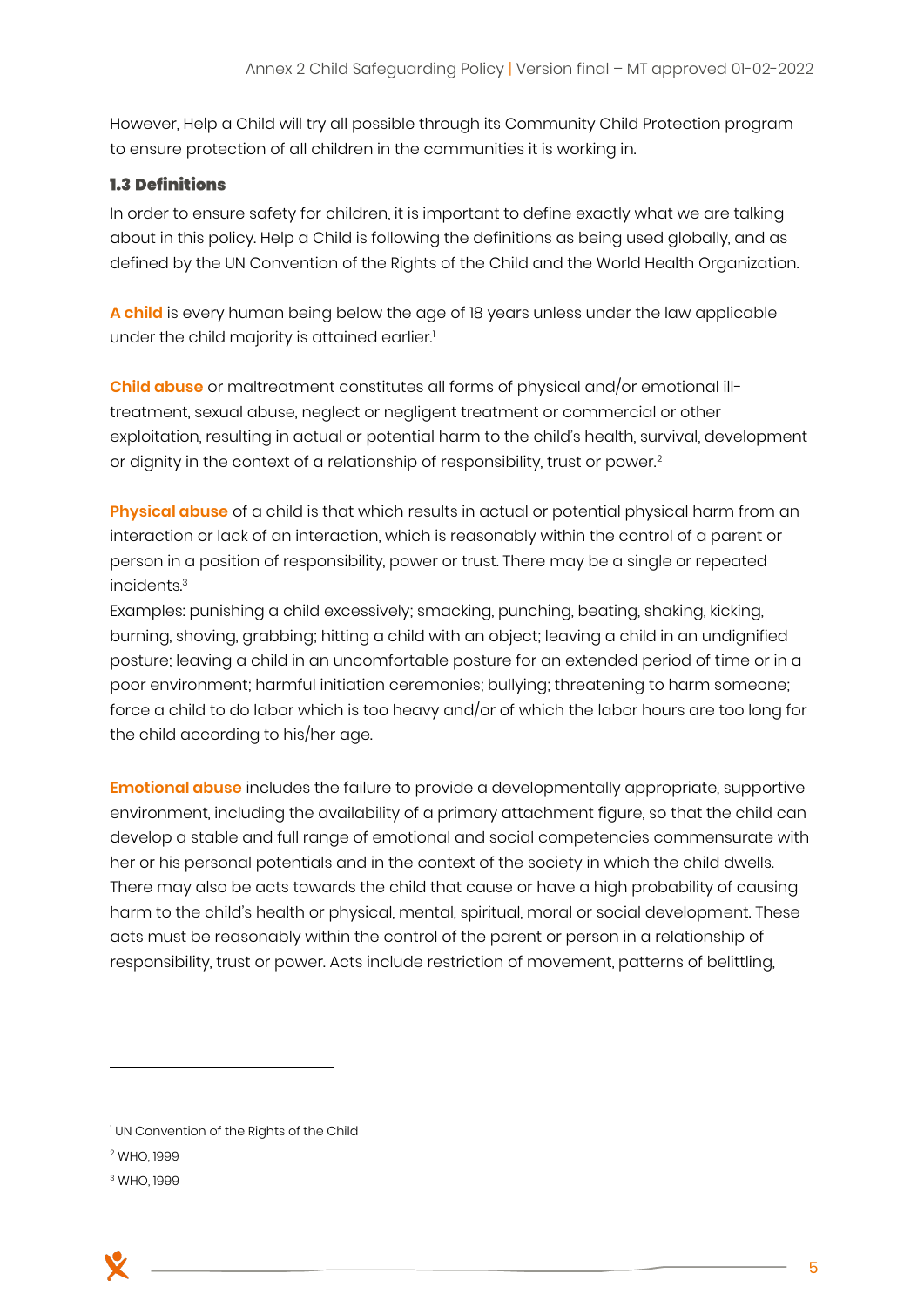denigrating, scapegoating, threatening, scaring, discriminating, ridiculing or other nonphysical forms of hostile or rejecting treatment.<sup>4</sup>

Examples are: isolating or excluding a child; stigmatizing, treating a child who is a victim as a suspect (repeated questioning and investigation); failing to provide a supportive environment; failing to provide an appropriate sense of self (for instance, criticizing length); not responding to a child's emotional needs; treating or looking at a child with disdain, disrespect, denigration; blaming, scaring, discriminating, ridiculing or blackmailing a child.

**Neglect** is the failure to provide for the development of the child in all spheres: health, education, emotional development, nutrition, shelter, and safe living conditions, in the context of resources reasonably available to the family or caretakers and causes or has a high probability of causing harm to the child's health or physical, mental, spiritual, moral or social development. This includes the failure to properly supervise and protect children from harm as inattention/omission of care and failing to ensure a safe environment (leaving dangerous things within reach of a child, such as medication, guns, knives, pornography etc.) much as is feasible.<sup>5</sup>

Examples include: failing to supervise and protect from harm; leaving a child at home for long period without supervision; failing to ensure suitable nutrition for a child (parent may give a child money for food but not monitor to ensure they eat healthily or a parent may deliberately withhold food from a child); failing to ensure a child attends school; failing to follow up or report repeated bruising or burns; failing to provide boundaries and structure to a child's life.

**Child sexual abuse** is the involvement of a child in sexual activity that he or she does not fully comprehend, is unable to give informed consent to, or for which the child is not developmentally prepared and cannot give consent, or that violate the laws or social taboos of society. Child sexual abuse is evidenced by this activity between a child and an adult or another child who by age or development is in a relationship of responsibility, trust or power, the activity being intended to gratify or satisfy the needs of the other person. This may include but is not limited to:

- The inducement or coercion of a child to engage in any unlawful sexual activity.
- The exploitative use of child in prostitution or other unlawful sexual practices.
- The exploitative use of children in pornographic performances and materials.<sup>6</sup>

**Commercial or other exploitation** of a child refers to use of the child in work or other activities for the benefit of others. This includes, but is not limited to, child labor and child

<sup>4</sup> WHO, 1999

<sup>5</sup> WHO, 1999

<sup>6</sup> WHO, 1999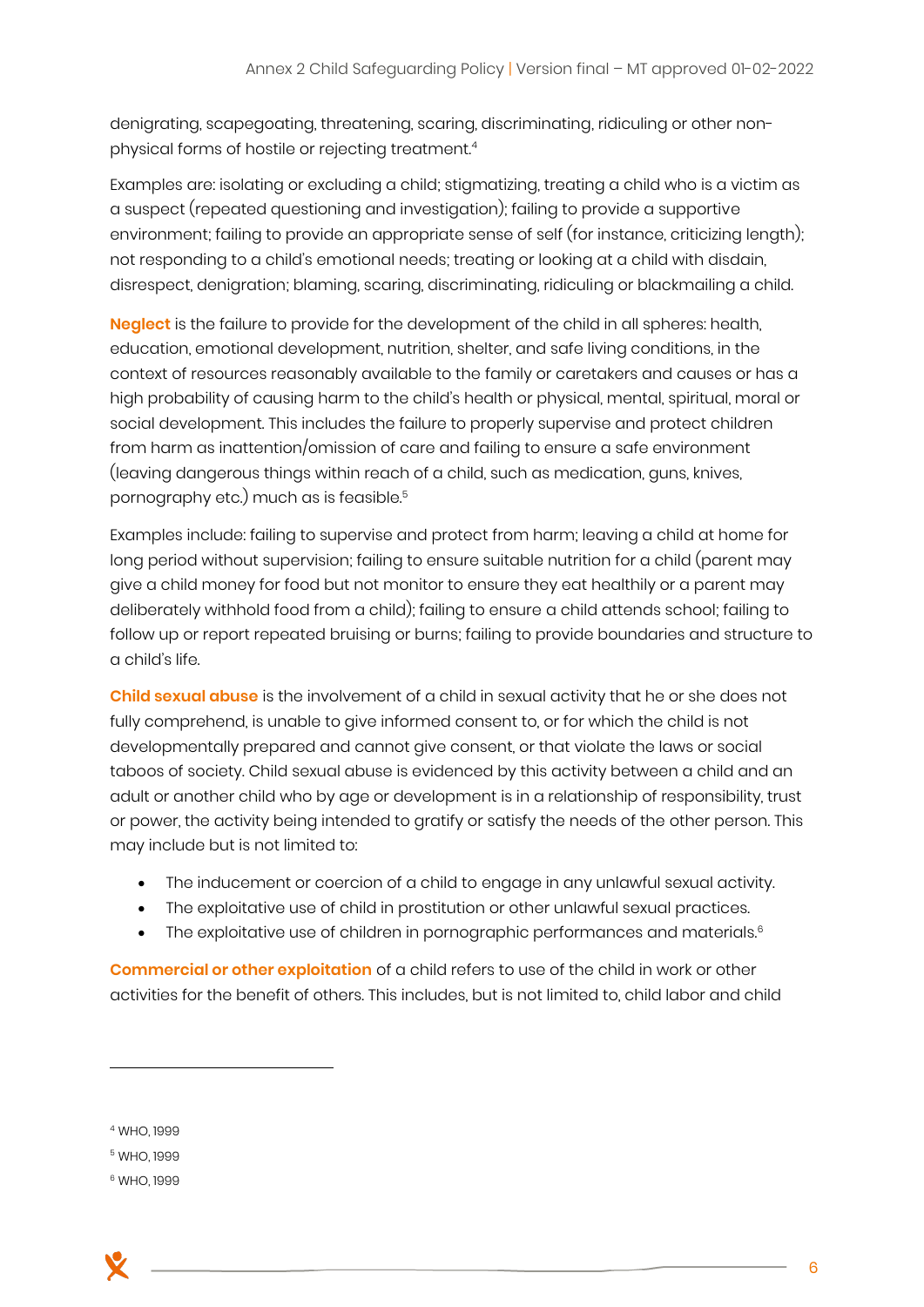prostitution. Child labor is defined as "work that deprives children of their childhood, their potential and their dignity, and that is harmful to physical and mental development.

Child labor refers to work that:

- is mentally, physically, socially or morally dangerous and harmful to children; and
- interferes with their schooling by:
	- o depriving them of the opportunity to attend school;
	- o obliging them to leave school prematurely; or
	- o requiring them to attempt to combine school attendance with excessively long and heavy work.

In its most extreme forms, child labor involves children being enslaved, separated from their families, exposed to serious hazards and illnesses and/or left to fend for themselves on the streets of large cities - often at a very early age.<sup>7</sup>

**Child trafficking** is the recruitment, transportation, transfer, harboring or receipt of children for the purpose of exploitation. It is a violation of their rights, their well-being and denies them the opportunity to reach their full potential.<sup>8</sup>

**Child Safeguarding** is the responsibility that organizations have to ensure their staff, operations and programs "do no harm" to children and that any concerns the organization has about children's safety within the communities in which they work are reported to the appropriate authorities.<sup>9</sup>

**Child Protection** is the work being undertaken to strengthen laws, policies and systems, which are designed to protect children in a given country in his or her own family and community.<sup>10</sup>

<sup>7</sup> http://www.ilo.org/ipec/facts/lang--en/index.htm

 $^{\rm 8}$  Protocol to prevent, suppress, and punish trafficking  $\,$  in persons , especially women and children

http://www.unodc.org/unodc/en/treaties/CTOC/index.html#Fulltext

<sup>9</sup> Understanding Child Safeguarding, Keeping Children Safe, 2014

<sup>&</sup>lt;sup>10</sup> Understanding Child Safeguarding, Keeping Children safe, 2014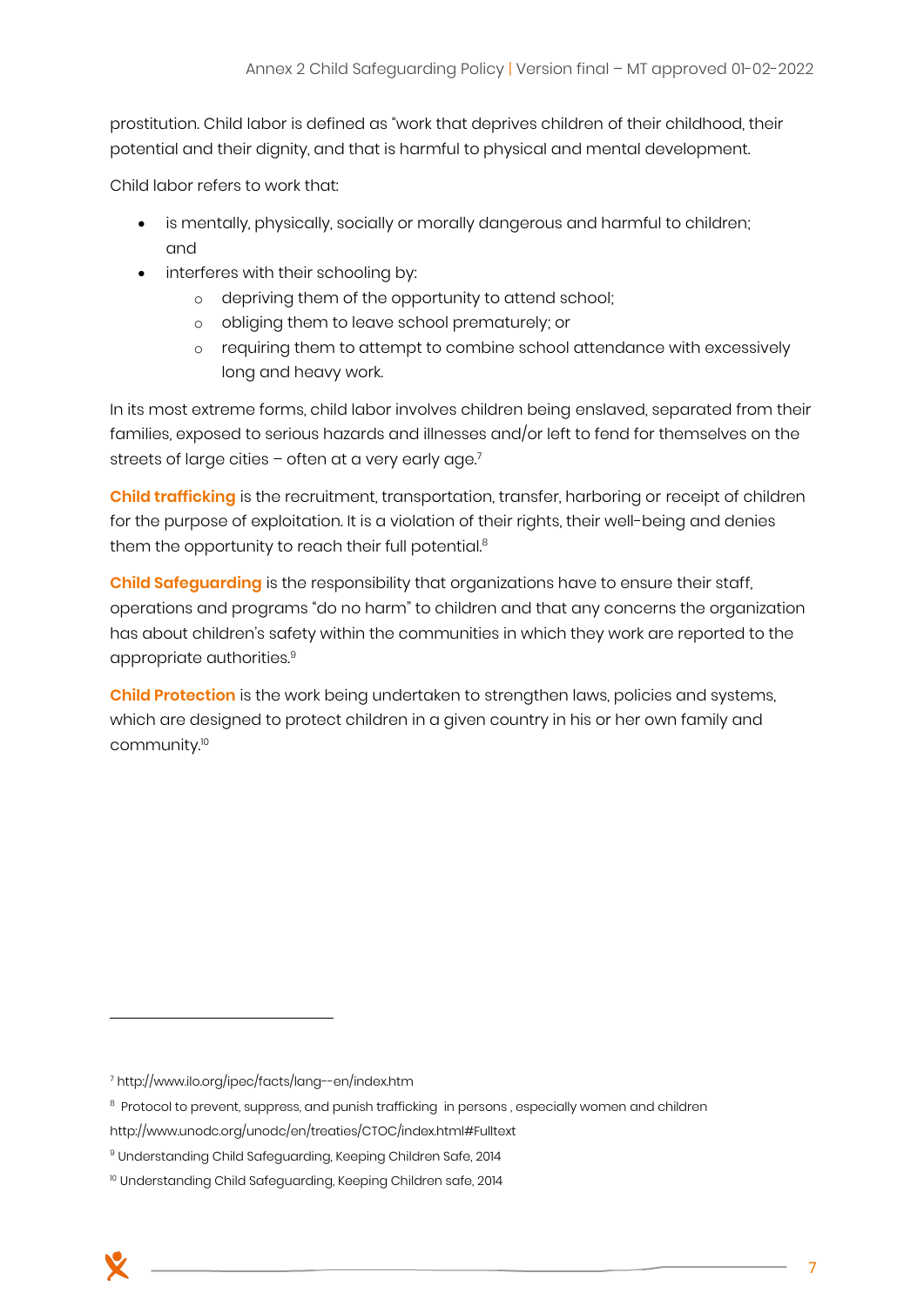# <span id="page-7-0"></span>**2. Prevention and principles**

## <span id="page-7-1"></span>**2.1 Awareness raising**

This chapter is an addition to the chapter 3 of the Integrity Policy, which already describes the general procedures Help a Child uses to prevent integrity Issues, including child protection issues (e.g. recruitment procedures).

It is important all staff members are oriented and understand the Child Safeguarding Policy well when they sign for the integrity policy. During the induction training for new employees, the new employee need to gain knowledge and understanding of:

- Child abuse definitions
- How to identify and respond to abuse
- Where abuse can take place
- Security of child information and confidentiality
- Guidelines for child sponsorship including sponsor visits
- The procedure to adopt if abuse or suspected abuse comes to light

Line managers and the integrity focal persons should, in addition, also gain knowledge and understanding of:

• The child protection risks in the organization and how to develop a mitigation strategy

The Help a Child Code of Conduct includes the expectations the organization has of Help a Child's representatives when they come into contact with children. It describes a behavior protocol with rules of appropriate and inappropriate behavior, which are designed to protect children but are also intended to protect adults from false accusations of inappropriate behavior or abuse. This Code of Conduct is not intended to create an environment of suspicion. Signing for the integrity policy commits the signatory to actively participate in building and maintaining an environment which is safe for children and their vulnerable families. All Help a Child's representatives should be adequately informed about the risks of working with children, the aim of the Child Safeguarding Policy and the role of the Code of Conduct and its implications.

#### <span id="page-7-2"></span> $2.2$ **Sponsorship guidelines**

Regarding child and family sponsoring we are emphasizing the following principles:

- A sponsor sponsors in principle the program activities and corresponds with a child or family who is a representative of the target group. This means the sponsor is NOT the direct financial contributor of the individual child or family. Children, partner organizations and sponsors are being informed about this clearly.
- Help a Child sponsor programs are designed in such a way that after a period of support children and families become capable of providing for their own needs.

8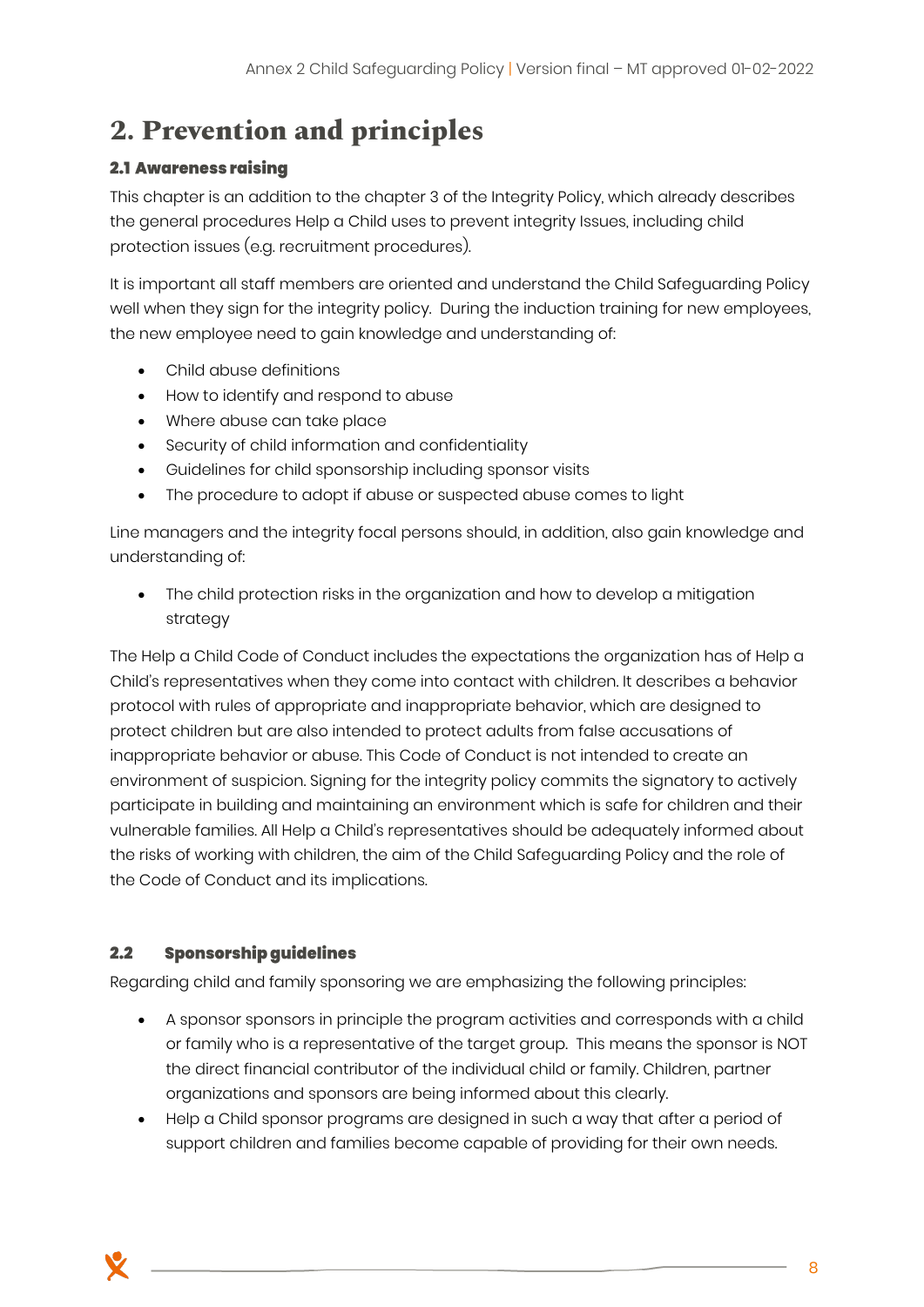Therefore sponsoring is temporary and focused on self-sufficiency of people. Ending a sponsorship is thus not a loss, but a gain.

• A sponsor-child has biological parents or caretakers. Sponsors do NOT take over the role of the parents or care takers and it is for the best interest of the child that the sponsor is presenting him or herself as such. Therefore we very much want to avoid terminology like "sponsor parent" or "foster child" or "adopted child".

#### <span id="page-8-0"></span>**Communication and ICT guidelines**  $2.3$

With the on-going digitalization the privacy and protection of (vulnerable) children is at stake. Help a Child acknowledges this. Children are known by name by the sponsors as vulnerable and dependent children. In order to protect them as much as possible, the following rules and regulations have to be followed:

- Pictures of children on internet or in publications are never going together with the complete first and family name of the child. We also do not mention the village, only the country and possibly the district.
- The correspondence with the sponsor children and families will always take place via the address of the partner organization.
- The children /families are not allowed to mention their own address and email address in the letters, and they are also not allowed to ask their sponsor about their address and email. Sponsors are strongly advised not to provide their own address and own email address. We also advise against contacts via Facebook or other social media. This is included in the information package that new sponsors receive, including explanation for the reasons of this strict policy.
- Medical information about the children/families are never provided to sponsors or others by Help a Child or the partner organization without the consent of the child/family.
- The ICT system of Help a Child has been protected with strong antivirus software and firewall against hacking.
- If pictures will be used in Communications about children they need to be decent and respectful, not presenting them as victims. Children should be adequately clothed and poses that could be interpreted as sexually suggestive should be avoided. Language that implies a relationship of power should also be avoided. However, we also recognize there are times when children are in reality victims, for example, of famine. In such cases the child's dignity should still be preserved whilst presenting the reality.

#### <span id="page-8-1"></span>**Visitors**  $2.4$

Own staff but also others can visit the programs supported by Help a Child. For example, sponsors /donors (individual or in groups), press, interns and consultants. All visitors have to act and behave conform a code of conduct which they sign before their trip.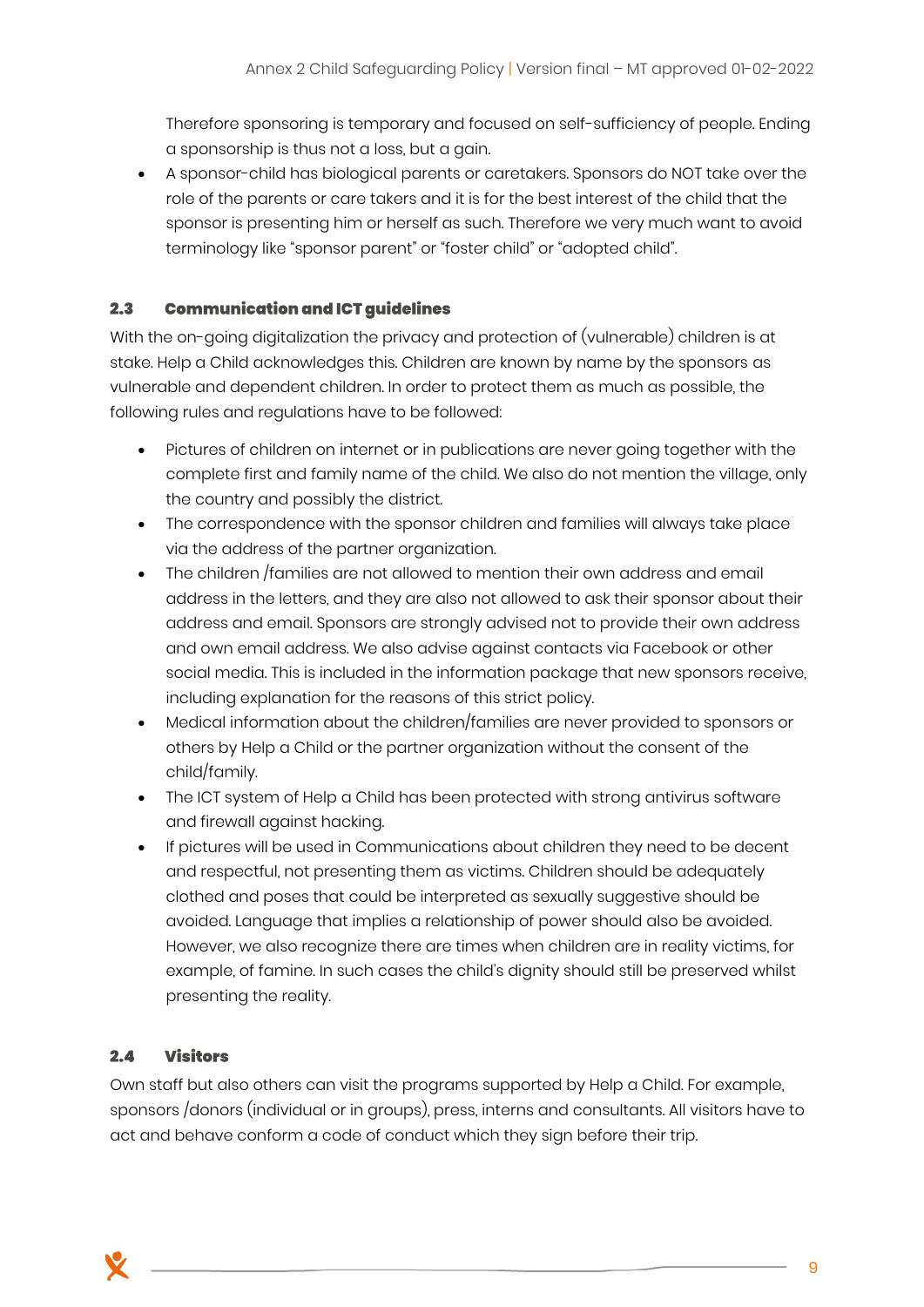All people working/visiting the community on behalf of Help a Child are introduced to the communities by appropriate staff of Help a Child or partner organizations.

#### Visiting a sponsor child

As Help a Child we are not stimulating individual visits of sponsors to 'their' sponsor child or family. Although there are very positive sides to these visits, the security and privacy of the children and their families outweighs these benefits for Help a Child. If in exceptional cases a visit is permitted, the following conditions must be followed:

- Before departure Help a Child has a conversation with the visitors, explaining the conditions and required conduct of the visitors.
- The Help a Child country office (if present) and the partner organization has to be aware of the rules and regulations for visitors. It also has to be aware of the particular visit and needs to consent with the visit and the time. If a visitor turns up, without informing the hosting organization (Help a Child (if present in country) and the partner organization), the hosting organization has to report this to Help a Child International and should not cooperate with this visit.
- The child, the parents/caretakers, the Help a Child country office (if present) and the partner organization will have to consent with the visit. If not, the visit will not take place.
- The visit is never longer than half a day.
- The visitor is not allowed to be alone with the child. Another trusted person has to be present.

A child that is no longer participating in the program is no longer part of the responsibility of Help a Child or the partner organization. However, we still feel responsible and we do not encourage or facilitate visits of the sponsors to their former sponsor child.

#### Group Travel

Travel of groups is always being prepared carefully by Help a Child and partner organization. Travelers are obliged to participate in the preparatory days organized by Help a Child. The Child Safeguarding Policy is an important component of these days: it is being explained why Help a Child has this policy and how important it is for the organization. This category of travelers has to sign the security declaration with the short version of the Code of Conduct (in the language they are most familiar with, Dutch or English).

The travel guides have been instructed and have the responsibility to check if all participants are following the Child Safeguarding Policy and they have to act in case a breach of the policy comes to light.

Before any travel with under-aged visitors (teenager, youth-groups etc.) – in fact any activity with children – there should be a risk analysis carried out to ensure that there is no potential of harm to children.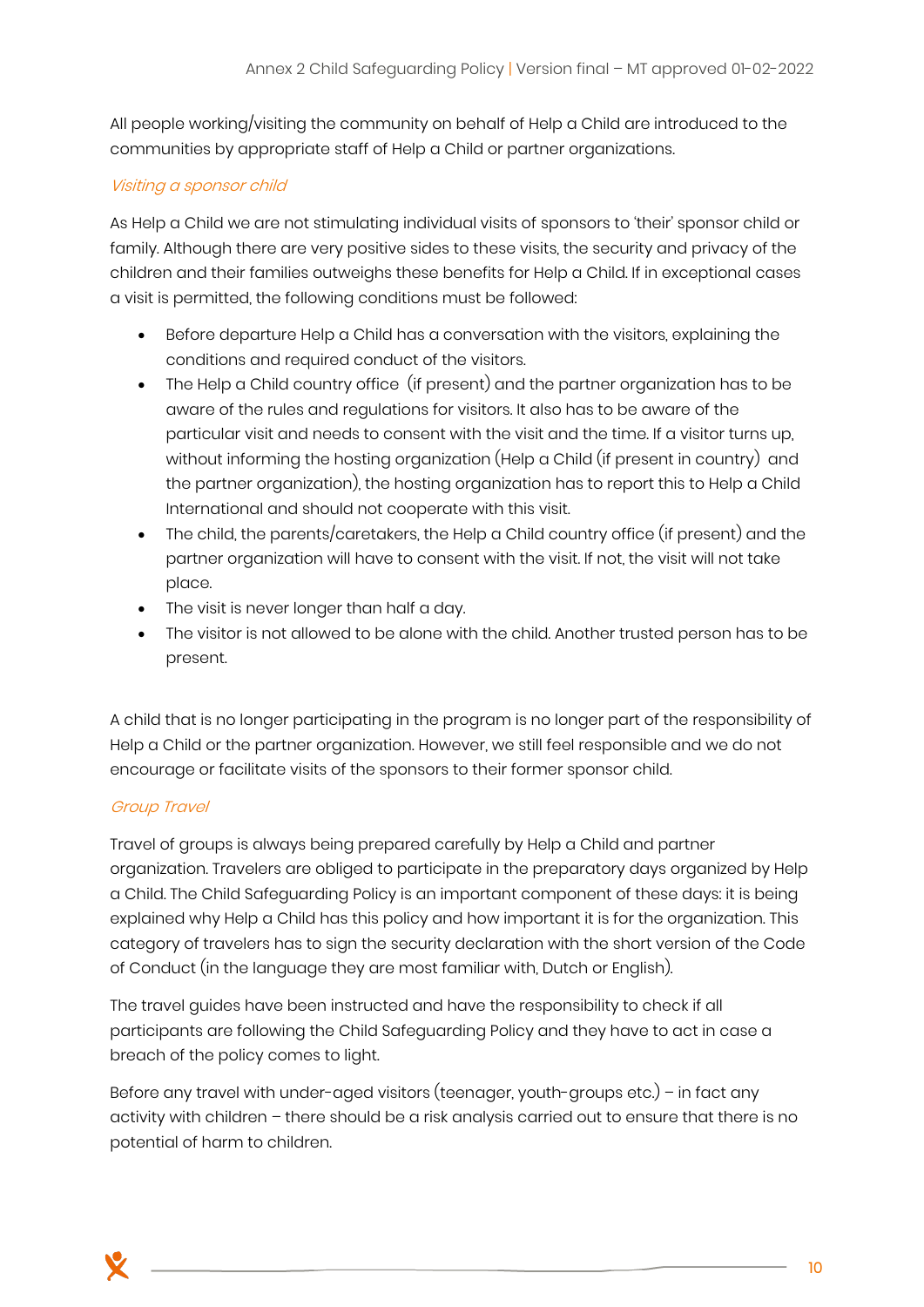#### <span id="page-10-0"></span> $2.5$ **Partner organization selection and assessment**

Any agreement between Help a Child and partner organizations that provide services to children will require assurance that child protection policies and procedures are in place, acknowledging that lack of such policies can place children and the agency at risk.

During selection of Partner organizations and regular organizational capacity assessments minimum requirements regarding child protection will be assessed. Child protection measures need to be shown by:

- A written Child Safeguarding Policy which is known by all staff members
- How staff are recruited and assessed, including child protection check
- The provision of staff training
- A code of conduct, signed by all staff
- Guidelines on communication with children
- Reporting procedures in case of a child protection concern
- Reporting procedures, known by community members, including children, youth and parents

If partner organizations do not have a Child Safeguarding Policy of their own, Help a Child Child Safeguarding Policy will apply until the organization develops its own within a period of maximum 2 years.

As said in chapter 3 of the Integrity Policy, monitoring on the implementation of the Help a Child Integrity Policy and procedures is also part of the program audit, and audit which takes place at least once every two years.

Partner organizations are required to report the following child protection concerns to the integrity focal point / integrity coordinator or Child Protection Expert immediately within 24 hours:

- Child protection concerns in which Help a Child staff, representatives or sponsors are involved.
- Child protection concerns in which staff or representatives of the partner organization are involved.
- Child protection concerns that have been given media attention in which the partner organization and/or Help a Child is mentioned/accused

Inadequate response to child abuse within the partner organization may lead to the decision of Help a Child to withhold funding and end the partnership.

In case of a child protection issues concerning children in the program area, caused by a community member in the program area, the partner organization is required to inform Help a Child too, but this is not part of this Policy. For example: a head-teacher from a primary school abused children in the primary school were the partner organization is doing a lot of activities.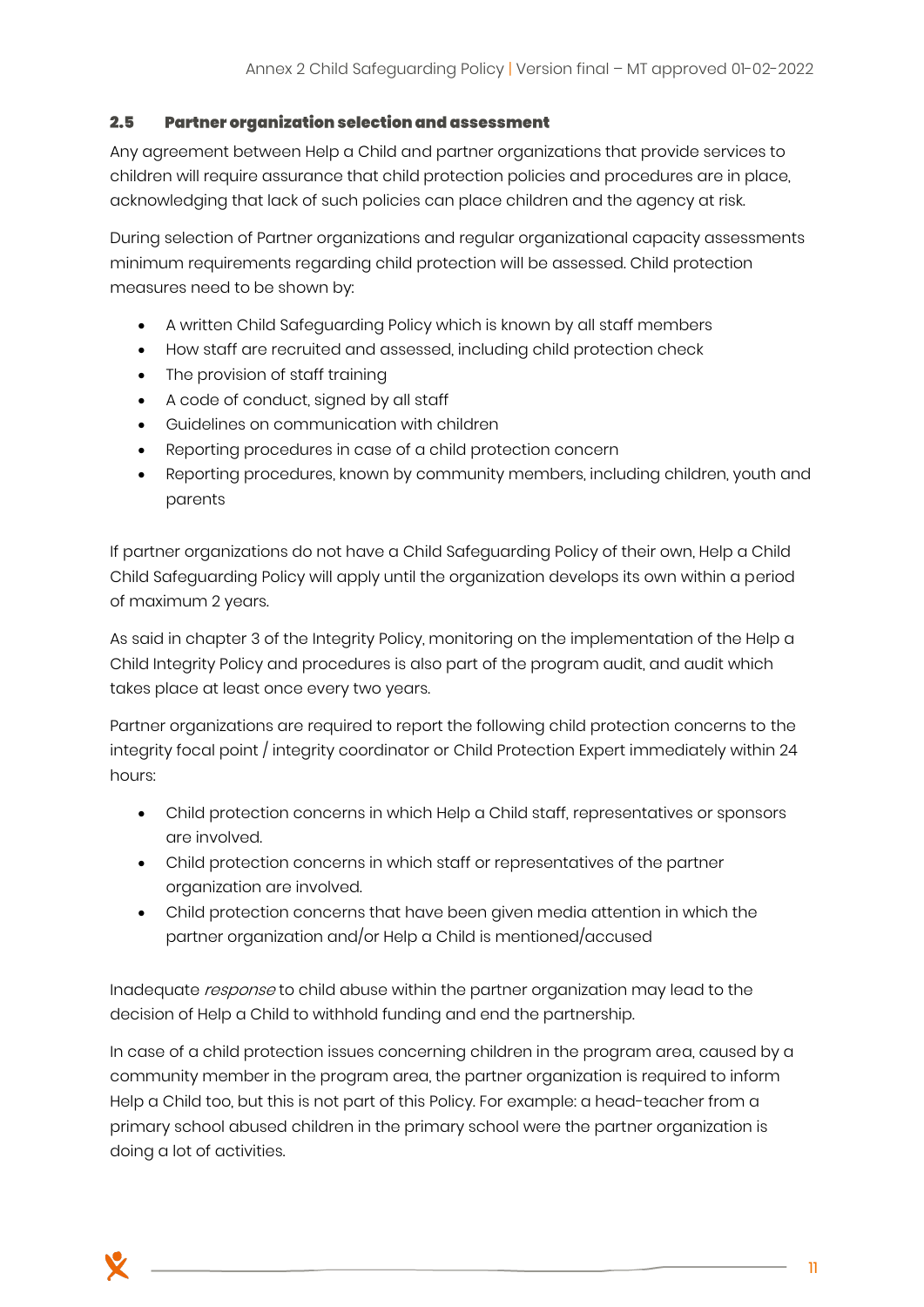## <span id="page-11-0"></span>**3. Response**

This chapter provides information on signs of child abuse and touches upon some Help a Child principles of response. Annex 4 of the Integrity Policy covers the reporting mechanisms the organization has in place for concerns around integrity issues.

#### <span id="page-11-1"></span> $3.1$ **Signs of abuse**

Recognizing abuse is not easy, since children react in different ways and many of the signs are very subtle and can mean different things (e.g. if a child says it has a headache it can mean that there is something it wants to tell you). In most cases the signs are more profound to staff who work with the child regularly and can observe a sudden change in behavior.

UNICEF in its Child Protection Manual includes a list with signs of the different types of child abuse. Signs which might be an indication for abuse are:<sup>11</sup>

| <b>Possible signs of physical abuse</b> |                                                         |                | <b>Possible signs of neglect</b> |
|-----------------------------------------|---------------------------------------------------------|----------------|----------------------------------|
| ٠                                       | Bruises, burns, sprains, dislocations, bites, cuts      | ٠              | Frequent hunger                  |
|                                         | Improbable excuses given to the injuries                | ٠              | Failure to grow                  |
|                                         | Injuries which have not received medical treatment      | ٠              | Stealing or gorging              |
| ٠                                       | Injuries which occur to the body in places that are not |                | food                             |
|                                         | normally exposed to falls, rough games etc.             | ٠              | Poor personal hygiene            |
| ٠                                       | Repeated urinary infections and unexplained tummy       | ٠              | Constant tiredness               |
|                                         | pains                                                   | ٠              | Inappropriate clothes            |
| ٠                                       | Refusal to discuss injuries                             | ٠              | Frequent lateness or             |
| ٠                                       | Withdrawal from physical contact                        |                | non-attendance of                |
| ٠                                       | Arms and legs kept covered in hot weather               |                | school                           |
| ٠                                       | Fear of returning home or parents being contacted       | $\blacksquare$ | Untreated medical                |
| ٠                                       | Showing wariness or distrust of adults                  |                | problems                         |
| ٠                                       | Self-destructive tendencies                             | п              | Low self-esteem                  |
| ٠                                       | Being aggressive towards others                         | $\blacksquare$ | Poor social                      |
|                                         | Being very passive and compliant                        |                | relationships                    |
|                                         | Chronic running away                                    |                | Compulsive stealing              |
|                                         |                                                         |                | Drug or alcohol abuse            |

<sup>&</sup>lt;sup>11</sup> Appendix 1 of Child protection manual of UNICEF, 2005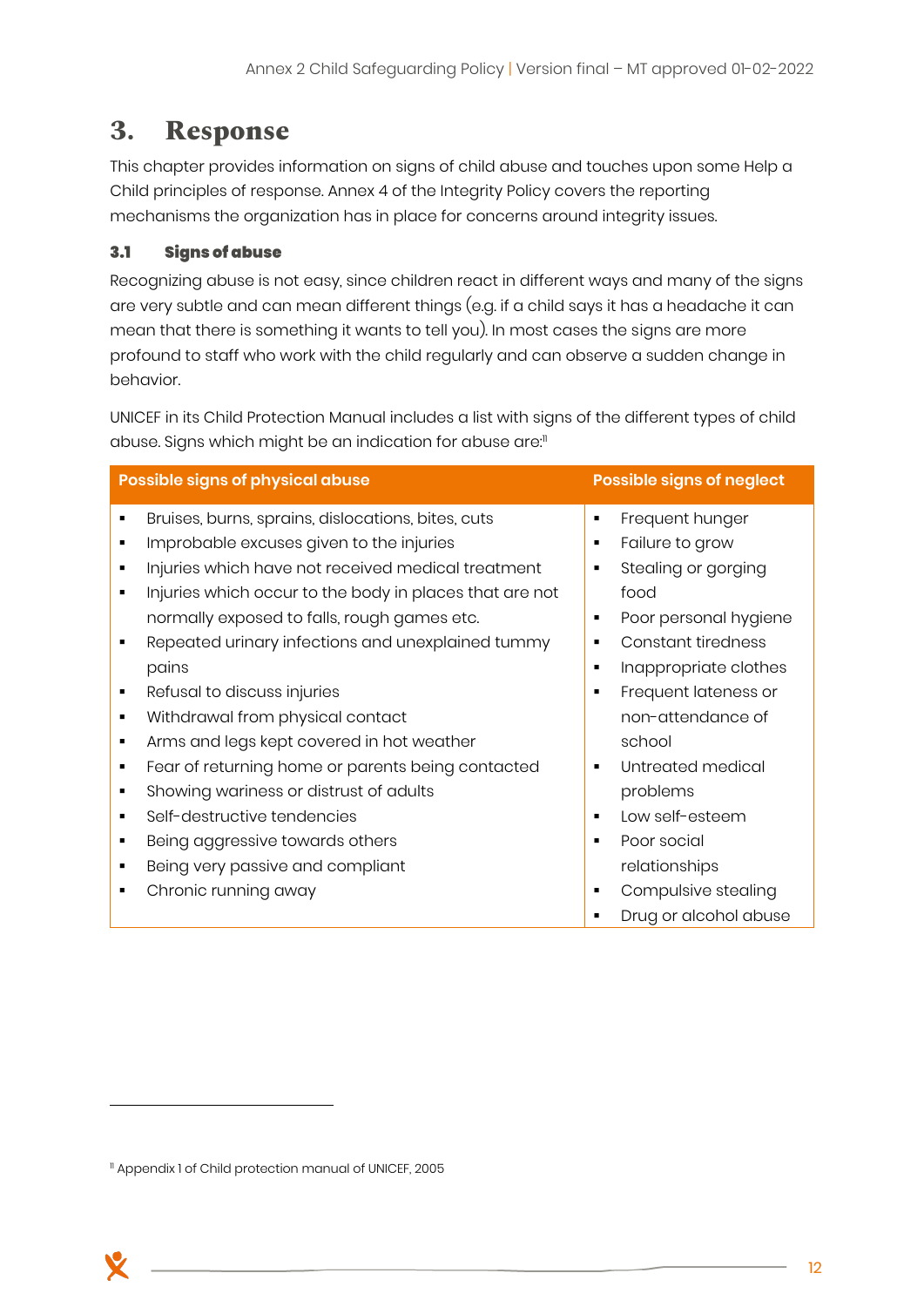| <b>Signs of emotional abuse</b>      |                                                                                                                                                                                                                                                                                                                                                                                                                                                                                             | <b>Signs of sexual abuse</b>                                                                                                                                                                                                                                                                           |
|--------------------------------------|---------------------------------------------------------------------------------------------------------------------------------------------------------------------------------------------------------------------------------------------------------------------------------------------------------------------------------------------------------------------------------------------------------------------------------------------------------------------------------------------|--------------------------------------------------------------------------------------------------------------------------------------------------------------------------------------------------------------------------------------------------------------------------------------------------------|
| ٠<br>٠<br>٠<br>٠<br>٠<br>٠<br>٠<br>٠ | Physical, mental and emotional development is<br>delayed<br>Highly anxious<br>Showing delayed speech or sudden speech disorder<br>Fear of new situations<br>Low self esteem<br>Inappropriate responses to painful situations<br>Extremes of passivity or aggressions<br>Alcohol or drugs abuse<br>Chronic running away<br>Compulsive stealing<br>Obsessions or phobia's<br>Sudden under-achievement or lack of concentration<br>Attention seeking behavior<br>Persistent tiredness<br>Lying | Age inappropriate<br>sexualized behavior<br>Physical indicators<br>٠<br>(general and in genital<br>and anal area's)<br><b>Behavioral indicators</b><br>(general and sexual)<br>which must be<br>interpreted with regard<br>to the individual child's<br>level of functioning and<br>development stage. |

Possible signs regarding an adult's behavior, which are reasons for concern.<sup>12</sup>

- A person in whose presence a child or children becomes unusually distressed or agitated
- A member of staff, volunteer or parent asking a child to lie about anything (especially if it is about meeting that child)
- Any member of staff, volunteer or parent asking a child to lie about a situation involving a child, particularly if that child looks distressed
- Any person who persistently fails to follow the organization's Code of Conduct/behavioral protocols, especially when reasons are evasive
- Private (outside of work) meetings between a child and a member of staff or volunteer

#### <span id="page-12-0"></span> $3.2$ **Responding to child protection concerns**

All matters related to Child Protection are confidential. The report form (annex 4 of the Integrity Policy) is confidential, whereby details of the child, details of the accused person and details of the reporting person, are all protected. All records/reports are kept in a securely locked place with limited access. Disclosure of information can be made only to relevant parties on need to know basis.

<sup>&</sup>lt;sup>12</sup> From Appendix 1 of the Child Protection Manual of UNICEF, 2005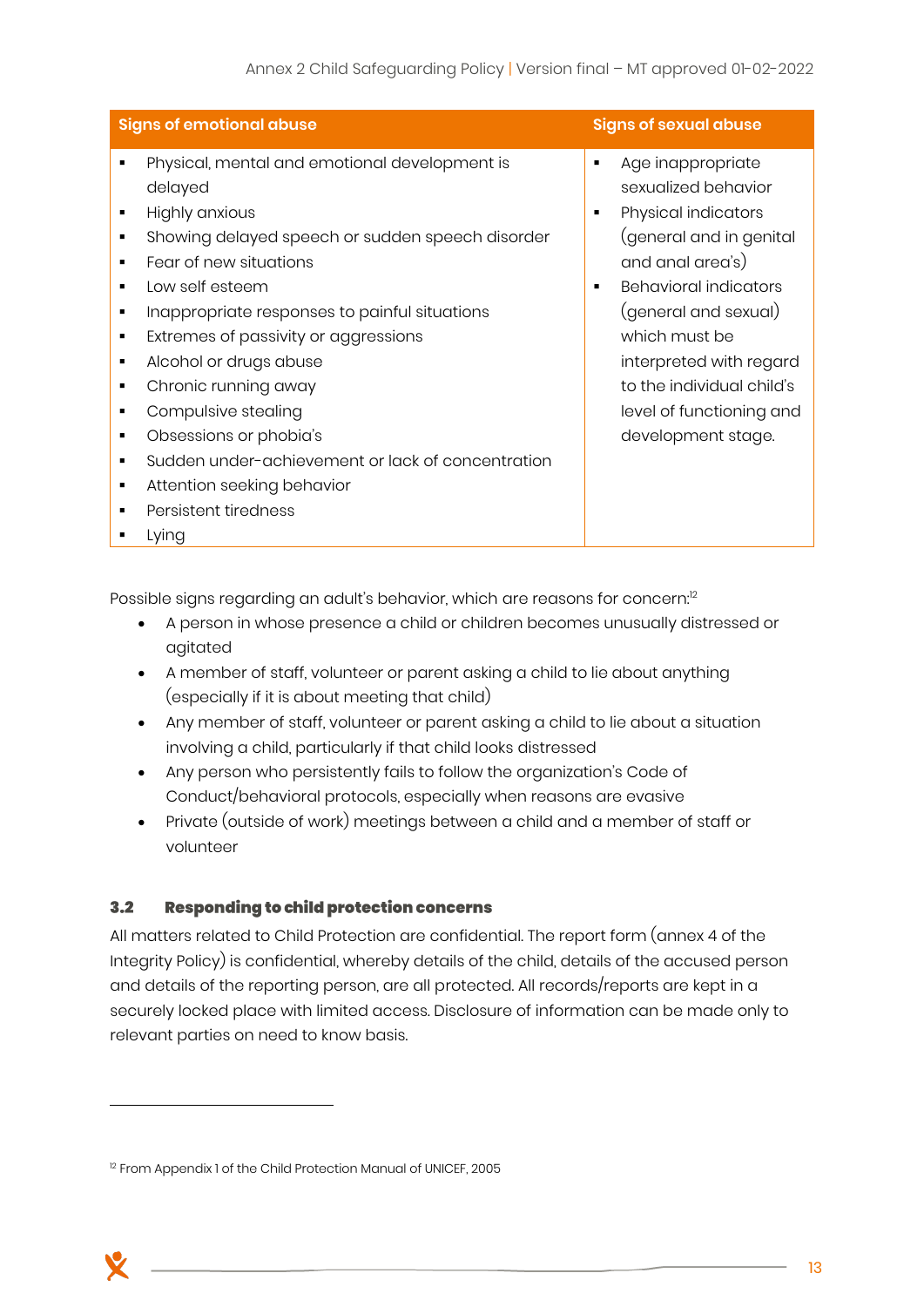Below some additional principles of response for the persons involved in analyzing and/or investigating the reported concern are mentioned.

What to do with the child?

- Involve an external agency knowledgeable about child protection. This means in each project area where partner organizations of Help a Child are working, it is advised that a network is established which can deal with child protection cases in the community.
- Involve the local authorities, if appropriate. It is important to inform the local authorities, but be aware that the local laws might not be the same as Help a Child believes in ('innocent till proven the opposite' is not always used in the real sense of it).
- Ensure the child gets the appropriate care.
- Make sure there is no negative publicity about the child.

What to do with the staff accused of abuse?

- The person concerned will be informed about the reported case and has the right to be heard.
- Make sure all people involved follow the rule: innocent till proven guilty.
- The case is confidential during the investigation, with only the directly involved people aware about the steps.
- Ensure the staff is informed about the ongoing investigation.
- Make sure the staff gets appropriate support, psychosocial and legal if needed.
- Appropriate action will be taken if staff is found guilty (termination of contract and legal action if required) as described in the Employee handbook (Dutch: Medewerkershandboek).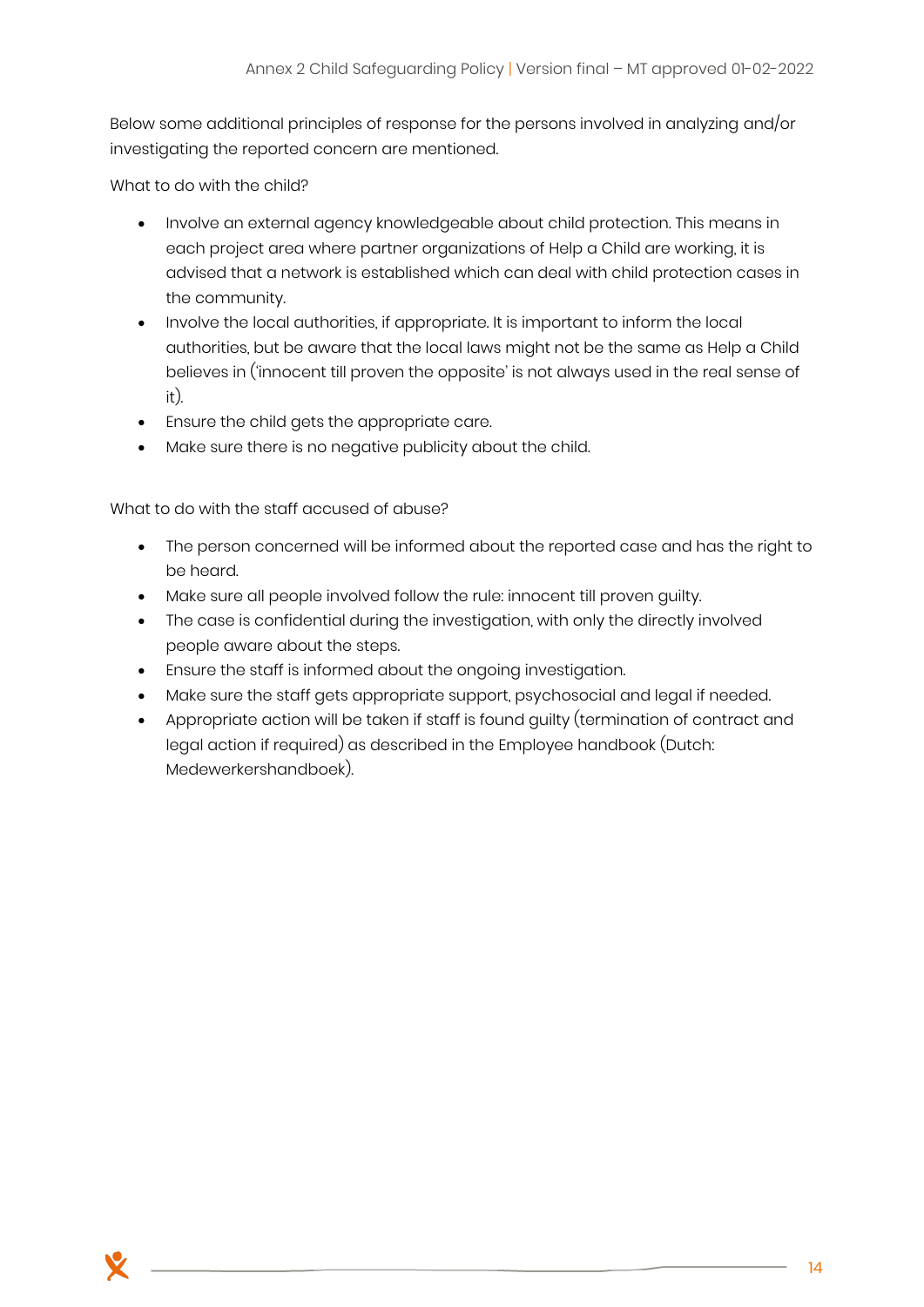## <span id="page-14-0"></span>**4. Implementation, monitoring and learning**

Help a Child will take the following measures to support effective implementation of this policy:

- Appoint a Coordinator Integrity, country Integrity Focal Points, a (Child) Protection Expert and a Confidential Counsellor.
- All staff and representatives will be required to sign an acknowledgement and consent to agree on the terms of the Integrity Policy as a whole, including the Child Safeguarding Policy and Code of Conduct.
- Recruitment procedures will include police and reference checks on suitability for working with children.
- Wide distribution of this policy and translation in Dutch and English within the organization, with partner organizations, alliance partners and on our website.
- Integrate child protection measures into all core processes and policies (incl. HR Policy, Partnership Policy, Safety and Security Policy, Communications Policy, child sponsorship documents).
- Training for Help a Child staff and partner organizations.

To keep children safe, policies, procedures and plans have to be implemented across all parts of the organization. Checks are needed to ensure this is happening consistently. The views of those involved inside and outside the organization can help to improve the effectiveness of any measures taken.

- All recorded child protection incidents will be registered and viewed by an Integrity Committee including the Child Protection Expert.
- All confidential information will be kept by the Coordinator Integrity in a safe and confidential place.
- The Integrity Policy as a whole, including the Child Safeguarding Policy, will be reviewed by the Integrity Team bi-annually or sooner if required by law on new practice.
- An annual report will be made by the Coordinator Integrity to the MT for information and progress on implementation of the Integrity Policy as a whole.

Help a Child is committed to raising awareness among her sponsors / donors of issues related to exploitation of children and measures being taken to protect them. Help a Child seeks and initiates collaboration with childcare professionals and other agencies to keep up with developments regarding child protection issues to ensure knowledge, policies and procedures are up to date.

Help a Child is involved in project activities which promote the rights of children and seek their protection from various forms of exploitation and abuse. Advocacy efforts may include pressing for changes in public policies that have an adverse effect on children or do not address their needs.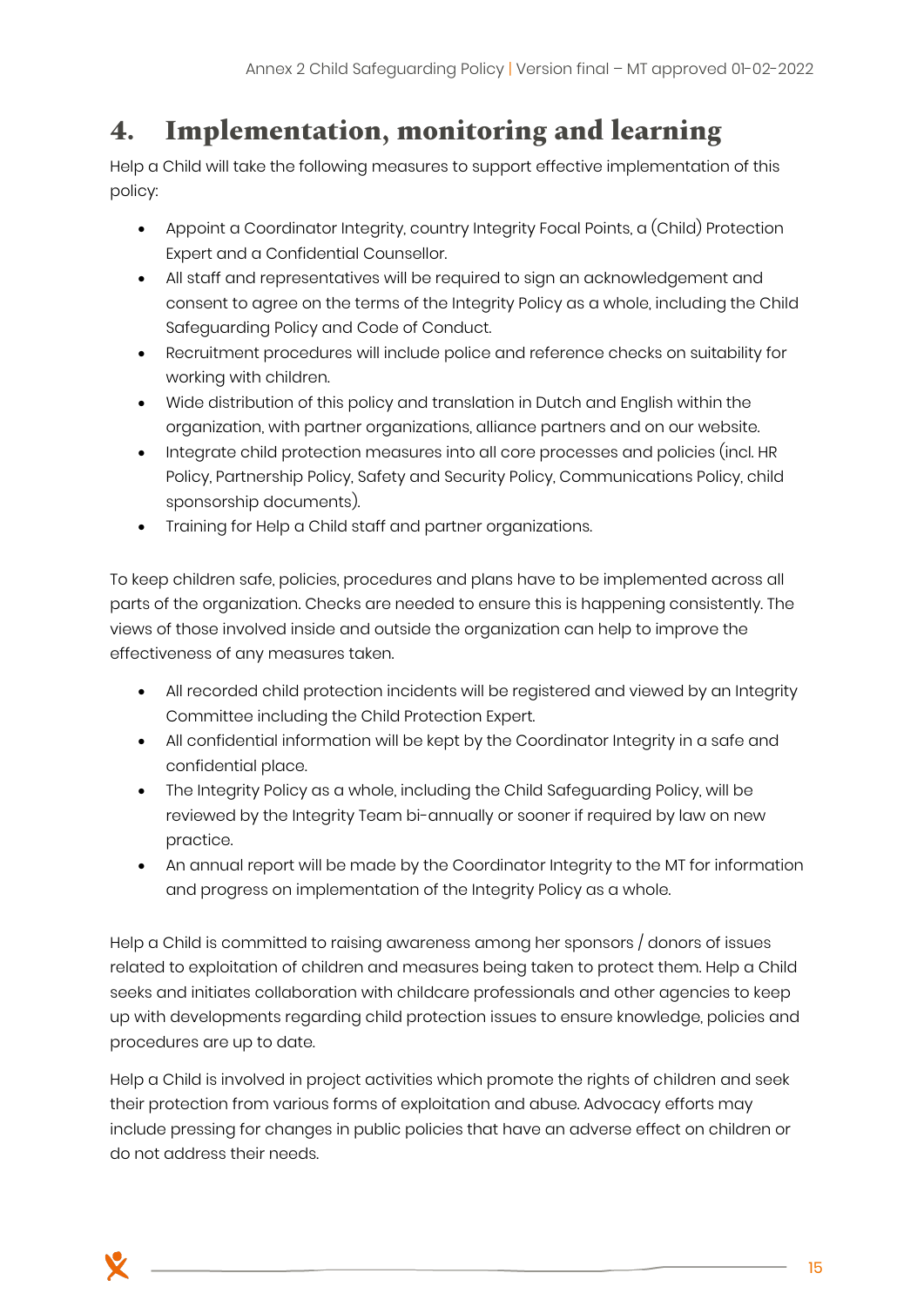Local and national best practices and lessons learned concerning child rights and child protection are disseminated throughout the Help a Child Partnership network to enhance knowledge, staff competence and program approaches, and carry out interventions in the community to uphold child protection and child rights issues there.